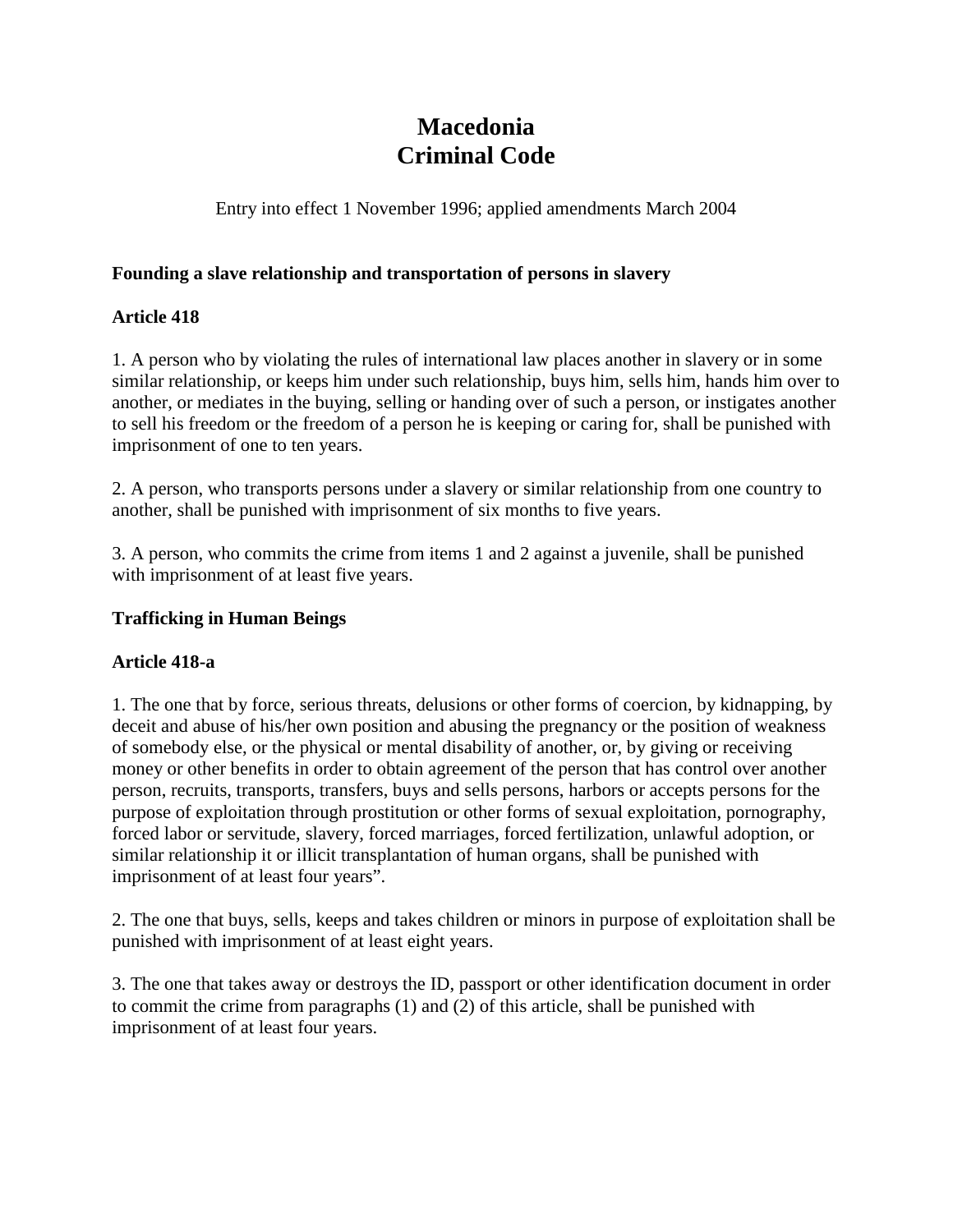4. The one who uses or makes it available for another to use sexual services from persons, with the knowledge that they are victims of human trafficking shall be punished with imprisonment from six months to five years.

5. If the crime of paragraph (4) is performed with a child or minor, the offender shall be punished with imprisonment of at least eight years.

6. If the action in the paragraph (1) is committed by a legal entity, this shall be punished with a fine.

7. The items and vehicles used for committing the crime shall be confiscated.

# **Smuggling of migrants**

# **Article 418-b**

1. The one that by force or by serious threat commits an assault on somebody's life and body, by kidnapping, deception, manipulation, by abuse of his/her own position and the position of weakness of somebody else, illegally transfers migrants over the state border, and the one that makes, acquires or possesses a false traveling documents for such purpose shall be punished with imprisonment of at least 4 years.

2. The one that recruits, transports, transfers, buys and sells, harbors or accepts migrants shall be punished with imprisonment of one to five years.

3. If, while committing the offences from paragraphs (1) and (2), the life and the health of a migrant is threatened, or the migrant is subject to particularly degrading conduct or brutality, or the migrant is prevented from exercising his/her rights determined by international law, the perpetrator shall be punished with imprisonment of at least eight years.

4. If the crime from paragraphs (1) and (2) is committed against a juvenile, the perpetrator shall be punished with the imprisonment of at least eight years.

5. The items and vehicles used for committing the crime shall be confiscated.

## **Organizing a group and abetment in performing crimes of trafficking in humans and smuggling of migrants**

## **Article 418-c**

1. The one who organizes a group, gang or other association for performing the crimes from Articles 418-a and 418-b shall be punished with imprisonment of at least eight years.

2. The one who becomes member of the group, gang or other association from paragraph (1), or in some other way helps the group, the gang or the association, shall be punished with imprisonment of at least one year.